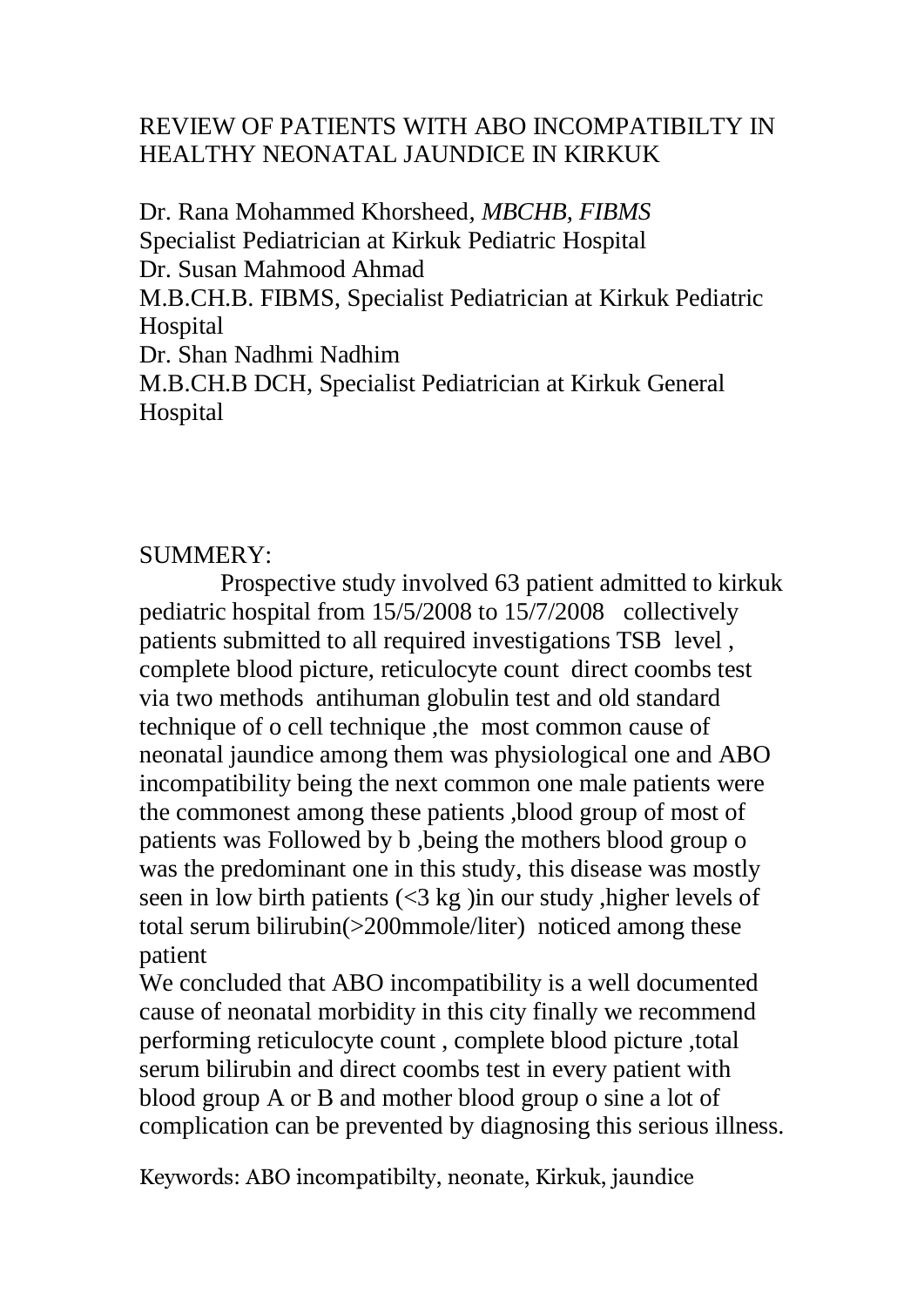#### **Aims of this study:**

 Reviewing of ABO incompatibility in healthy neonates with jaundice in daily practice in pediatric hospital in kirkuk government.

#### **Introduction**

*<u>iaundice</u>*, from the old French jaundice, a ward rooted in the Latin *galbinus,* meaning greenish yellow ,from *galbus(1)* Jaundice is the most common condition that requires medical attention in newborns (1-2 ). The yellow coloration of the skin and sclera in newborns with jaundice is the result of accumulation of unconjugated bilirubin. In most infants, unconjugated hyperbilirubinemia reflects a normal transitional phenomenon. However, in some infants, serum bilirubin levels may excessively rise, which can be a cause for concern because unconjugated bilirubin is neurotoxic and can cause death in newborns and lifelong neurological sequel in infants who survive [\(kernicterus\)](http://www.emedicine.com/ped/topic1247.htm). For these reasons, the presence of neonatal jaundice frequently results in diagnostic evaluation (1, 2).

Neonatal jaundice may have first been described in a Chinese textbook 1000 years ago. Medical theses, essays, and textbooks from the  $18<sup>th</sup>$  and 19<sup>th</sup> centuries contain discussions about the causes and treatment of neonatal jaundice. Several of these texts also describe a lethal course in infants who probably had Rh isoimmunization. In 1875, Orth first described yellow staining of the brain, in a pattern later referred to as kernicterus **. (1-3)**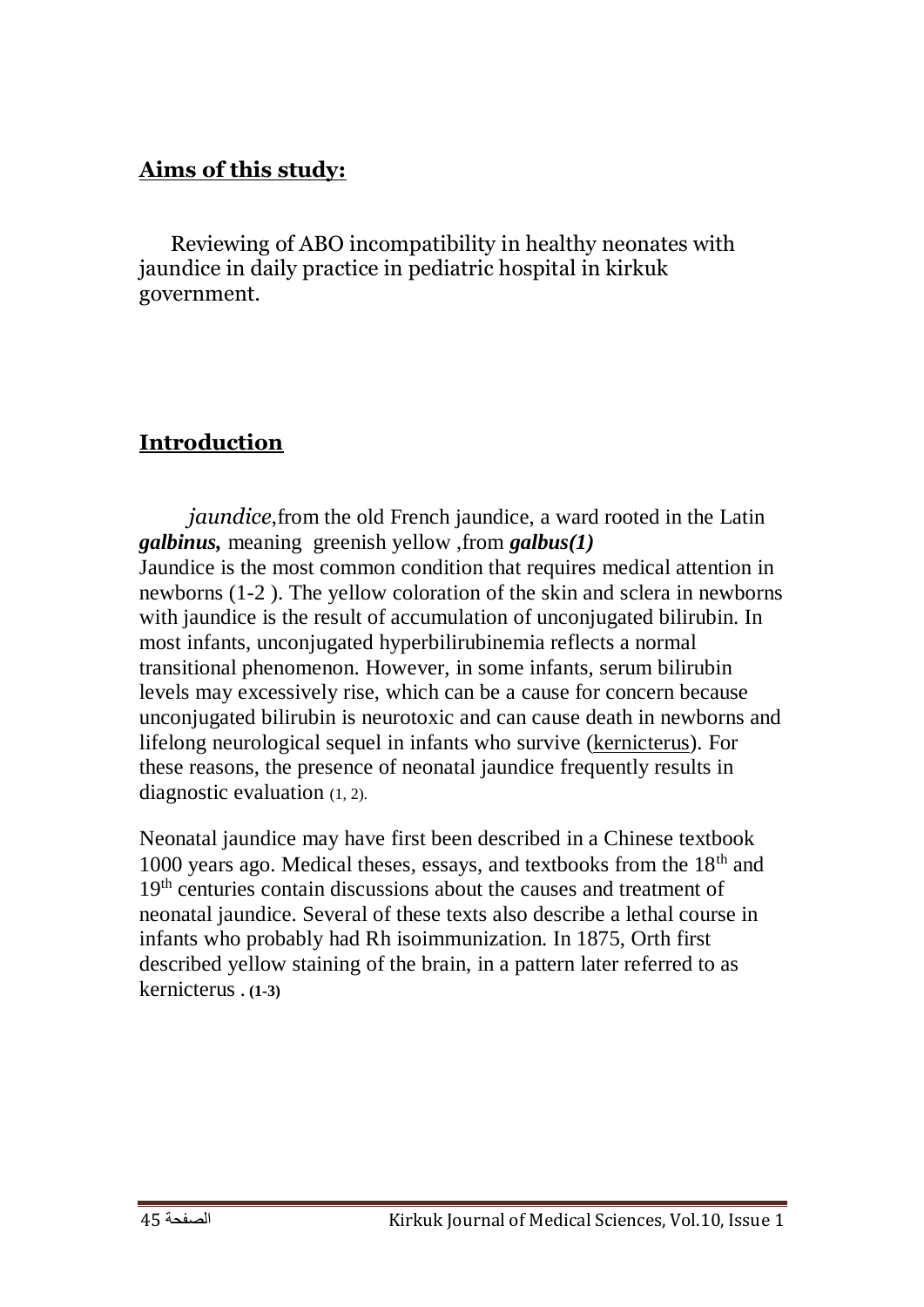## **Pathophysiology**

Neonatal physiologic jaundice results from simultaneous occurrence of the following 2 phenomena:

- Bilirubin production is elevated because of increased breakdown of fetal erythrocytes. This is the result of the shortened lifespan of fetal erythrocytes and the higher erythrocyte mass in neonates.
- Hepatic excretory capacity is low both because of low concentrations of the binding protein ligandin in the hepatocytes and because of low activity of glucuronyl transferase, the enzyme responsible for binding bilirubin to glucuronic acid, thus making bilirubin water soluble (conjugation**) .(2,3)**

Bilirubin is produced in the reticuloendothelial system as the end product of heme catabolism and is formed through oxidation-reduction reactions. Approximately 75% of bilirubin is derived from hemoglobin, but degradation of myoglobin, cytochromes, and catalase also contributes. In the first oxidation step, biliverdin is formed from heme through the action of heme oxygenase, the rate-limiting step in the process, releasing iron and carbon monoxide. The iron is conserved for reuse, whereas carbon monoxide is excreted through the lungs and can be measured in the patient's breath to quantify bilirubin production**.(2,3)**

Next, water-soluble biliverdin is reduced to bilirubin, which, because of the intramolecular hydrogen bonds, is almost insoluble in water in its most common isomeric form (bilirubin IXá Z, Z). Because of its hydrophobic nature, unconjugated bilirubin is transported in the plasma tightly bound to albumin. Binding to other proteins and erythrocytes also occurs, but the physiologic role is probably limited. Binding of bilirubin to albumin increases postnatally with age and is reduced in infants who are ill**. (3, 4)**

The presence of endogenous and exogenous binding competitors, such as certain drugs, also decreases the binding affinity of albumin for bilirubin. A minute fraction of unconjugated bilirubin in serum is not bound to albumin. This free bilirubin is able to cross lipid-containing membranes, including the blood-brain barrier, leading to neurotoxicity. In fetal life, free bilirubin crosses the placenta, apparently by passive diffusion, and excretion of bilirubin from the fetus occurs primarily through the maternal organism**. (3, 4)**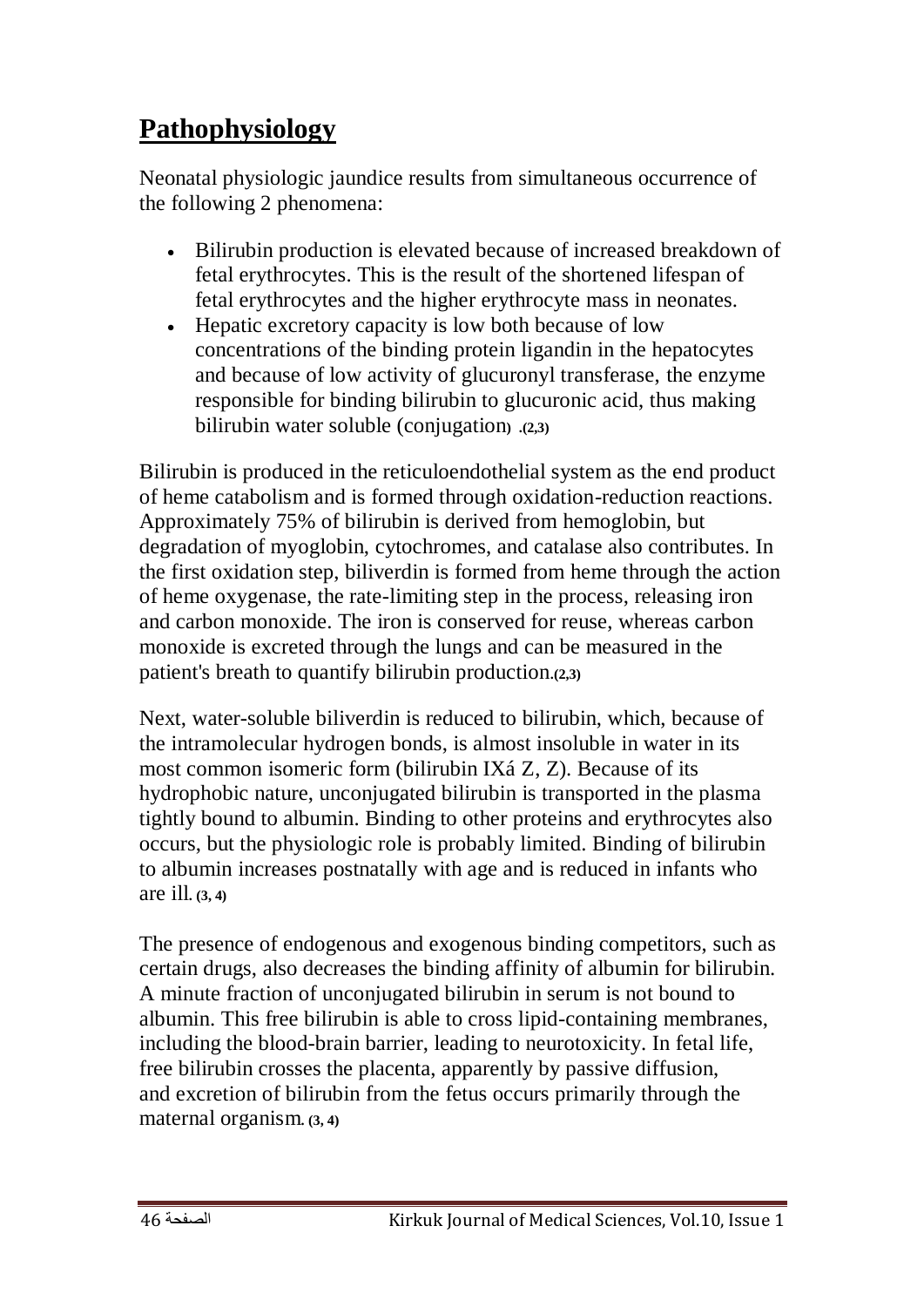Albumin is bound to a receptor on the cell surface when the bilirubinalbumin complex reaches the hepatocyte, and bilirubin is transported into the cell, where it binds to ligandin. Uptake of bilirubin into hepatocytes increases with increasing ligandin concentrations. Ligandin concentrations are low at birth but rapidly increase over the first few weeks of life. Ligandin concentrations may be increased by the administration of pharmacologic agents such as Phenobarbita **(4).**

Bilirubin is bound to glucuronic acid (conjugated) in the hepatocyte endoplasmic reticulum in a reaction catalyzed by uridine diphosphoglucuronyltransferase (UDPGT). Monoconjugates are formed first and predominate in the newborn. Diconjugates appear to be formed at the cell membrane and may require the presence of the UDPGT tetramer**. (4, 5)**

Bilirubin conjugation is biologically critical because it transforms a water-insoluble bilirubin molecule into a water-soluble molecule. Watersolubility allows conjugated bilirubin to be excreted into bile. UDPGT activity is low at birth but increases to adult values by age 4-8 weeks. In addition, certain drugs (phenobarbital, dexamethasone, clofibrate) can be administered to increase UDPGT activity**. (5)** 

Infants who have Gilbert syndrome or who are compound heterozygotes for the Gilbert promoter and structural mutations of the *UDPGT1A1* coding region are at an increased risk of significant hyperbilirubinemia. Interactions between the Gilbert genotype and hemolytic anemias such as glucose-6-phosphatase dehydrogenase (G-6-PD) deficiency, hereditary spherocytosis, or ABO hemolytic disease also appear to increase the risk of severe neonatal jaundice**. (2-5)**

Once excreted into bile and transferred to the intestines, bilirubin is eventually reduced to colorless tetrapyrroles by microbes in the colon. However, some unconjugation occurs in the proximal small intestine through the action of B-glucuronidases located in the brush border. This unconjugated bilirubin can be reabsorbed into the circulation, increasing the total plasma bilirubin pool. This cycle of uptake, conjugation, excretion, unconjugation, and reabsorption is termed the enterohepatic circulation. The process may be extensive in the neonate, partly because nutrient intake is limited in the first days of life, prolonging the intestinal transit time**. (5, 6)**

Certain factors present in the breast milk of some mothers may also contribute to increased enterohepatic circulation of bilirubin (breast milk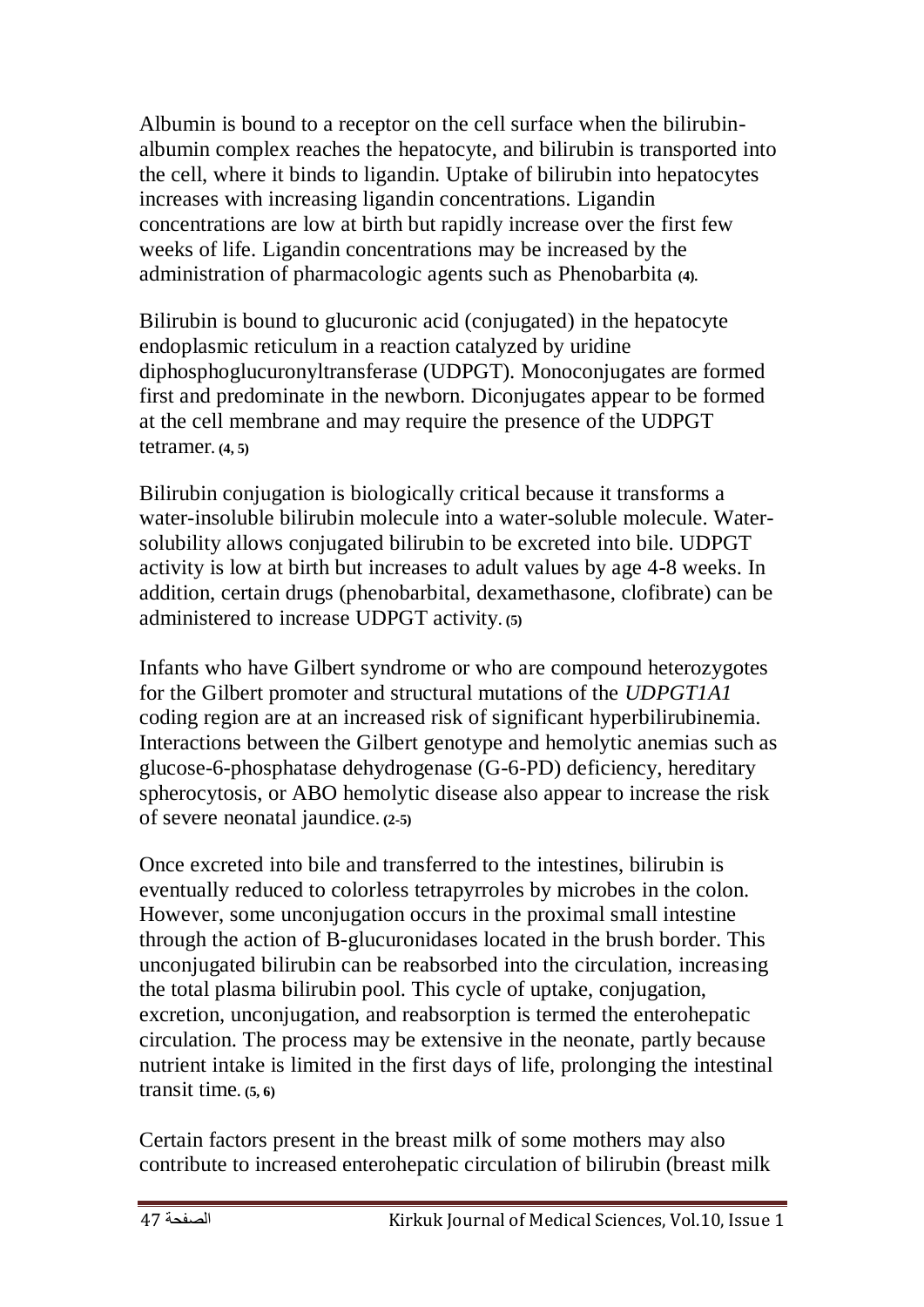jaundice). Data suggest that the risk of breast milk jaundice is significantly increased in infants who have genetic polymorphisms in the coding sequences of the *UDPGT1A1* or *OATP2* genes. Although the mechanism that causes this phenomenon is not yet agreed upon, evidence suggests that supplementation with certain breast milk substitutes may reduce the degree of breast milk jaundice

- Neonatal jaundice, although a normal transitional phenomenon in most infants, can occasionally become more pronounced. Blood group incompatibilities (e.g., R5: recurrence of jaundice
- $\bullet$

h, ABO) may increase bilirubin production through increased hemolysis. Historically, Rh isoimmunization was an important cause of severe jaundice, often resulting in the development of kernicterus. Although this condition has become relatively rare in industrialized countries following the use of Rh prophylaxis in Rh-negative women, Rh isoimmunization remains common in developing countries.

Nonimmune hemolytic disorders (spherocytosis, G-6-PD deficiency) may also cause increased jaundice, although increased hemolysis appears to have been present in some of the infants reported to have developed kernicterus in the United States in the last 10-15 years**. (5, 6)**

# . Causes of indirect hyperbilirubinemia ( **6,7)**

- **A**: .Hemolysis disorders
- 1. feto-maternal blood incompatibility
- 2. Gentic causes of hemolysis
- A: Hereditary spherocytosis
- B: Enzymatic defect (G6PD), py5ruvaate kinase
- C: Haemoglobinopathy (thallasemia)
- D: Galgectocaemia
- 3: Drug induced haemolysis (vit k)

**B**: extra vascular blood (petechie), hematoma, pulmonary and cerebral swallowed blood hemorrhage

- **C:** Polycythemia
- 1 chronic fetal hypoxia
- 2 materno-fetal or feto-fetal transfusions
- 3 placental transfusions (cord striping)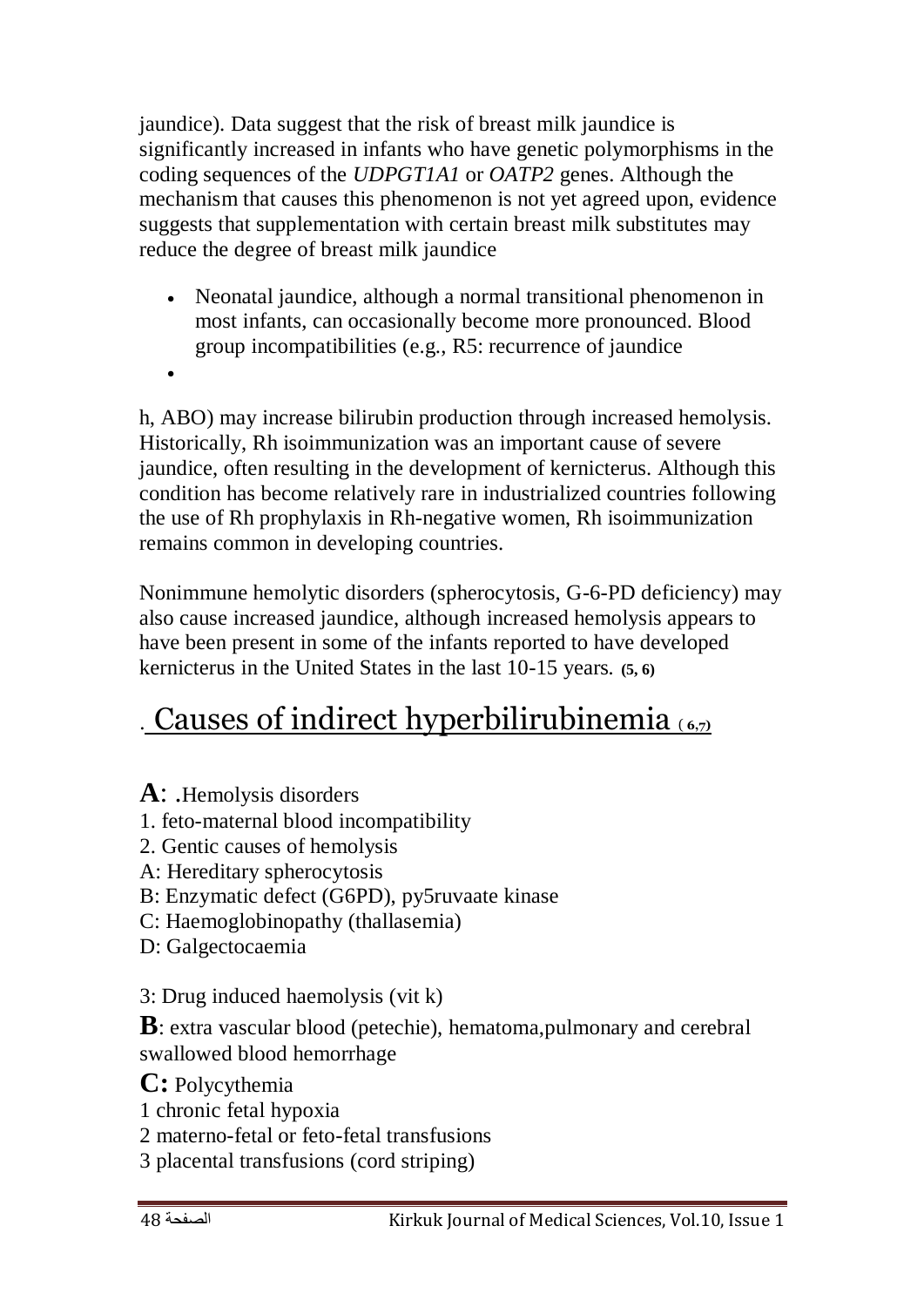**D**: Exaggerated enterohepaticcirculation 1 mechanical obstruction A atresia and stenosis B hurschprung disease C meconium ileus D me conium plug syndrom 2 reduced perstalisis A fasting B drugs C pyloric stenosis **E:** Reduced hepatic uptake of bilirubin 1 persistence of ductusc venosus shunt F: decreased bilirubinconjugation] 1 congenital reducto glucourenyl transferase A familial non hemolytic jaundice B Gilbert disease 2 enzyme inhibitor galagctoscaemia

# Differentiation between physiological and pathological jaundice (7,8)

## **Physiological :**

1: Visible at 2-3 days Of birth and mostly At 4-6 days after birth 2: absent after 2, 3-4weeks For full term and preterm infant Respectively 3: TSB<12mg/dl (205mmole.liter) <15mg/dl, 257mmole/ Liter 4: no disorder were found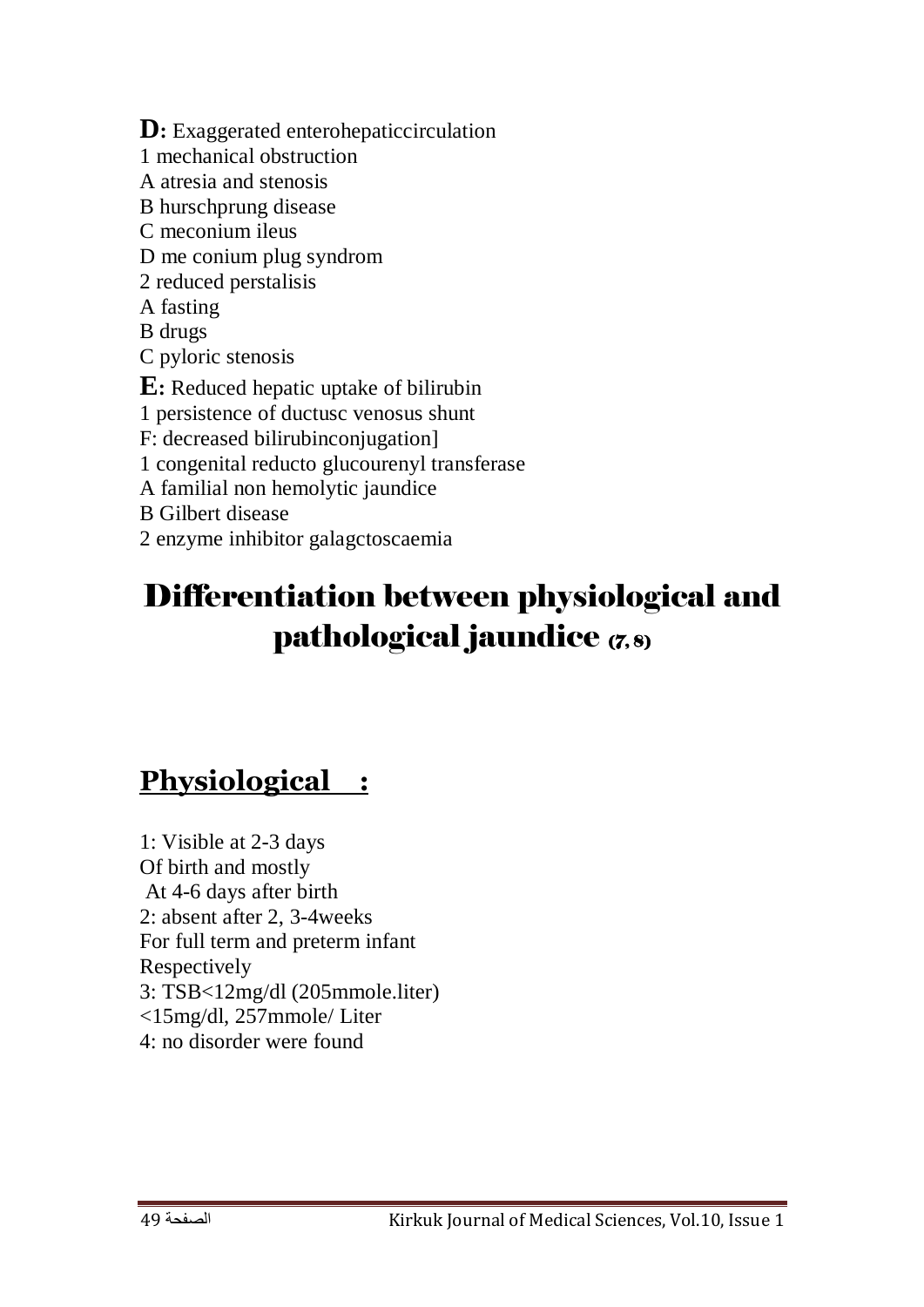# **Pathological:**

- 1: clinical jaundice in first 24 hr of life
- 2: total serum bilirubin >>12-15mg/dl or increase by 5 mg/dl a day
- 3: direct serum bilirubin>>1.5-2mg/dl
- 4: prolonged jaundice

5: recurrence of jaundice

 $\bullet$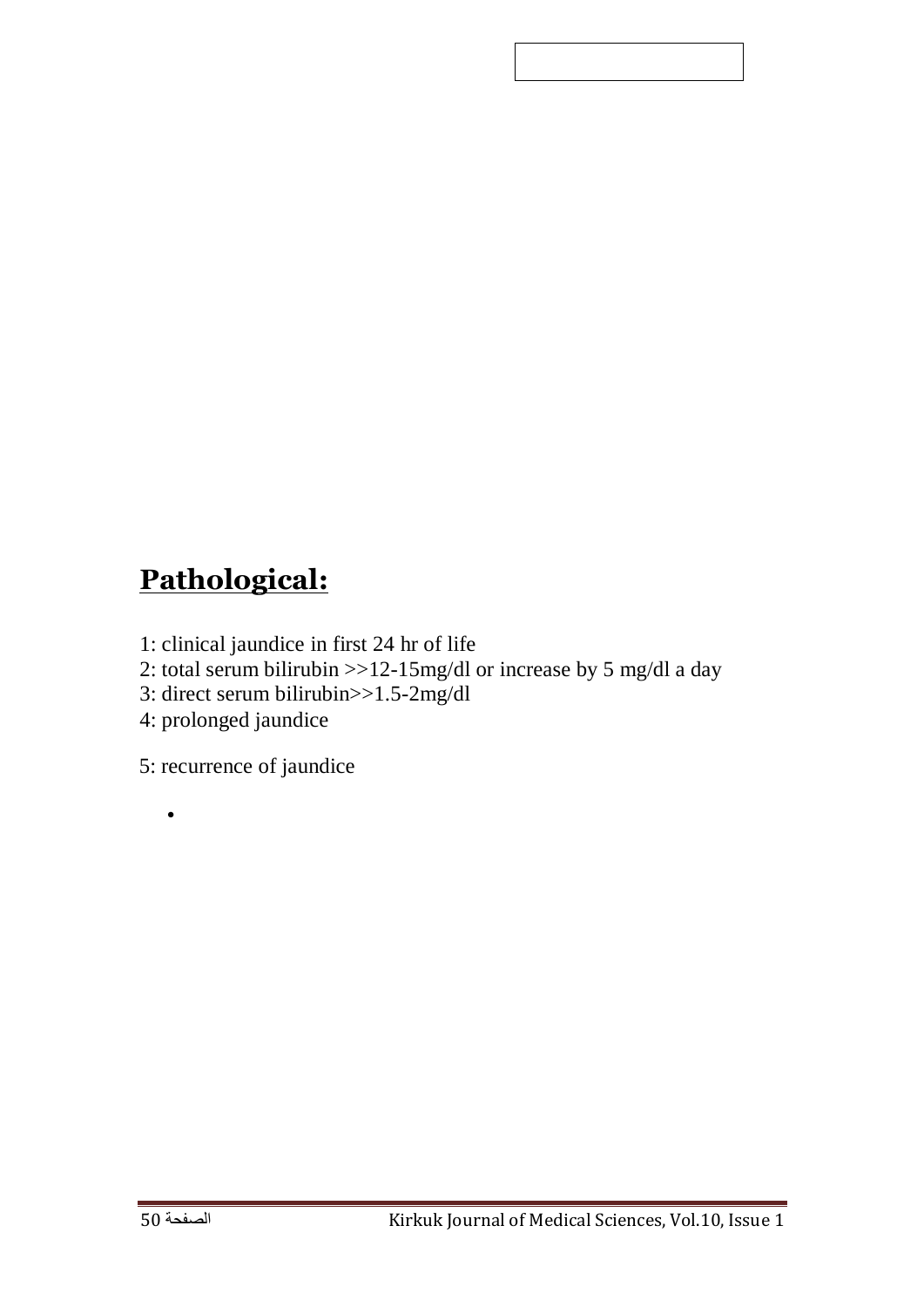| Clinical features    | <b>RH DISEASE</b> | <b>ABO</b><br><b>INCOMPATIBILITY</b> |
|----------------------|-------------------|--------------------------------------|
|                      |                   |                                      |
| <b>Frequency</b>     | Unusual           | Common                               |
|                      | Marked            | Minimal                              |
| Pallor               |                   |                                      |
|                      | Marked            | Min-moderate                         |
| Jaundice             |                   |                                      |
| <b>Hydrops</b>       | Common            | Rare                                 |
| hepatosplenomegally  | Marked            | Rare                                 |
| Lab features         |                   |                                      |
| Blood group          |                   |                                      |
|                      | Rh negative       | $O+$                                 |
| Mother               |                   |                                      |
|                      | Rh positive       | $A+, B+, AB+$                        |
| Infant               |                   |                                      |
| Anaemia              | Marked            | <b>MINIMAL</b>                       |
| Direct coombs test   | Positive          | Frequently negative                  |
| Indirect coombs test | Positive          | <b>Usually positive</b>              |
| Hyperbilirubinemia   | Marked            | Variable                             |
| RBC morphology       | Nucleated RBC     | Spherocyte                           |

## **Clinical and lab features of immune haemolysis due to Rh disease and ABO- incompatibility (8, 9)**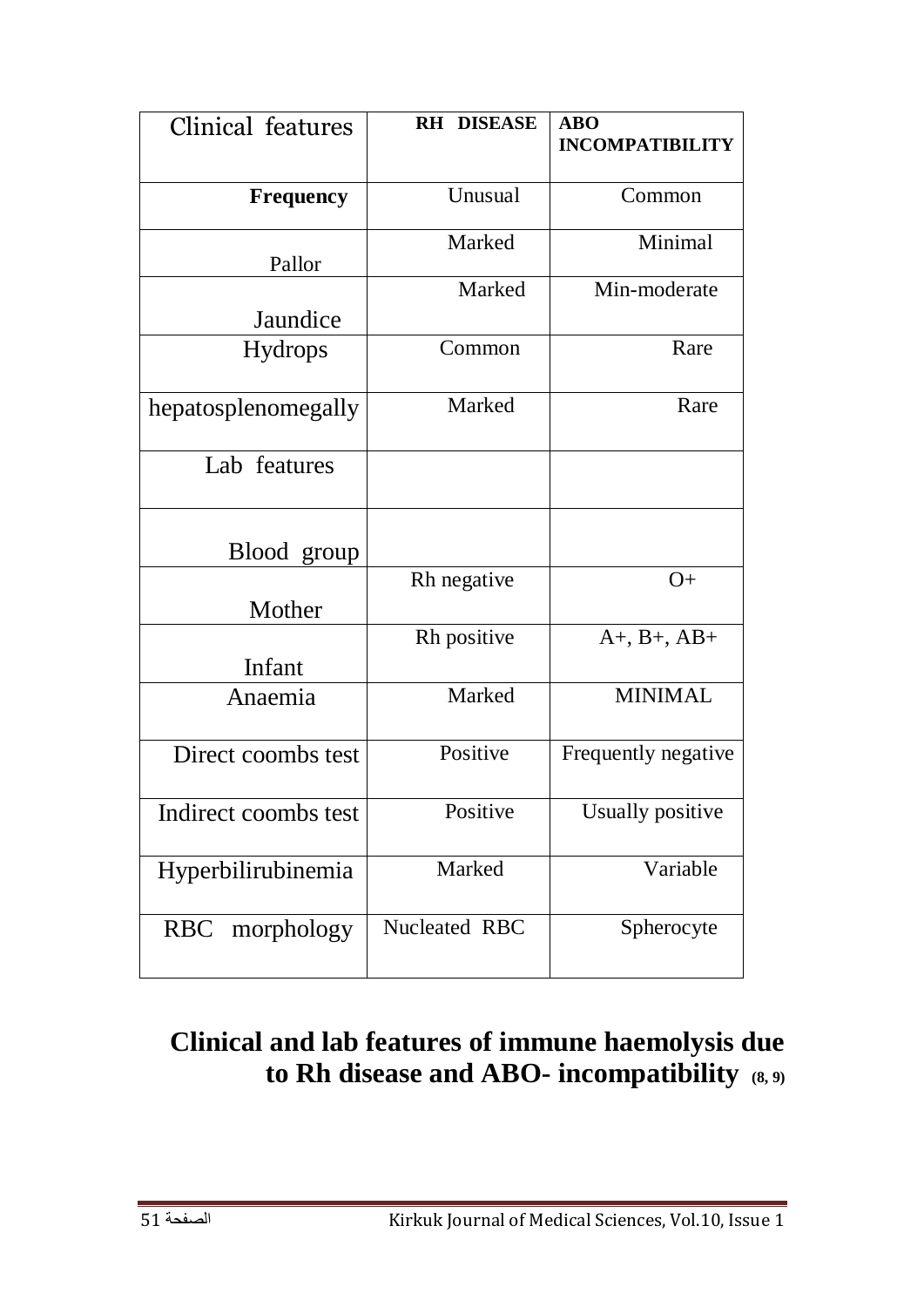## **Hemolytic disease of the newborn (ABO)**

 In ABO hemolytic disease of the newborn (also known as ABO HDN) maternal [IgG](http://en.wikipedia.org/wiki/IgG) [antibodies](http://en.wikipedia.org/wiki/Antibodies) with specificity for the ABO blood group [system](http://en.wikipedia.org/wiki/ABO_blood_group_system) pass through the [placenta](http://en.wikipedia.org/wiki/Placenta) to the [fetal](http://en.wikipedia.org/wiki/Fetal) circulation where they can cause [hemolysis](http://en.wikipedia.org/wiki/Hemolysis) of fetal [red blood cells](http://en.wikipedia.org/wiki/Red_blood_cells) which can lead to fetal [anemia](http://en.wikipedia.org/wiki/Anemia) and [HDN.](http://en.wikipedia.org/wiki/HDN) In contrast to [Rh disease,](http://en.wikipedia.org/wiki/Rh_disease) about half of the cases of ABO HDN occur in a firstborn baby and ABO HDN does not become more severe after further pregnancies**. (9-10)**

The ABO blood group system is the best known surface antigen system, expressed on a wide variety of human cells. For [Caucasian](http://en.wikipedia.org/wiki/Caucasian_race) populations about one fifth of all pregnancies have ABO incompatibility between the fetus and the mother, but only a tiny minority develops symptomatic ABO HDN  $\mathbb{H}$ . The latter only occurs in mothers of blood group O because they can produce enough IgG antibodies to cause hemolysis. (**10)**

# **Causes:**

Environmental exposure

Anti-A and anti-B antibodies are usually [IgM](http://en.wikipedia.org/wiki/IgM) and do not pass through the placenta, but some mothers "naturally" have [IgG](http://en.wikipedia.org/wiki/IgG) anti-A or IgG anti-B antibodies, which can pass through the placenta. Exposure to A-antigens and B-antigens, which are both widespread in nature, usually leads to the production of IgM anti-A and IgM anti-B antibodies but occasionally IgG antibodies are produced**. (10, 11)**

• Fetal-maternal transfusion

Some mothers may be sensitized by fetal-maternal transfusion of ABO incompatible red blood and produce immune IgG antibodies against the antigen they do not have and their baby does. For example, when a mother of genotype OO [\(blood group O\)](http://en.wikipedia.org/wiki/ABO_blood_group_system) carries a fetus of genotype AO (blood group A) she may produce IgG anti-A antibodies **. (10, 11)**

The father will either have blood group A, with genotype AA or AO, or more rarely, have blood group AB, with genotype AB.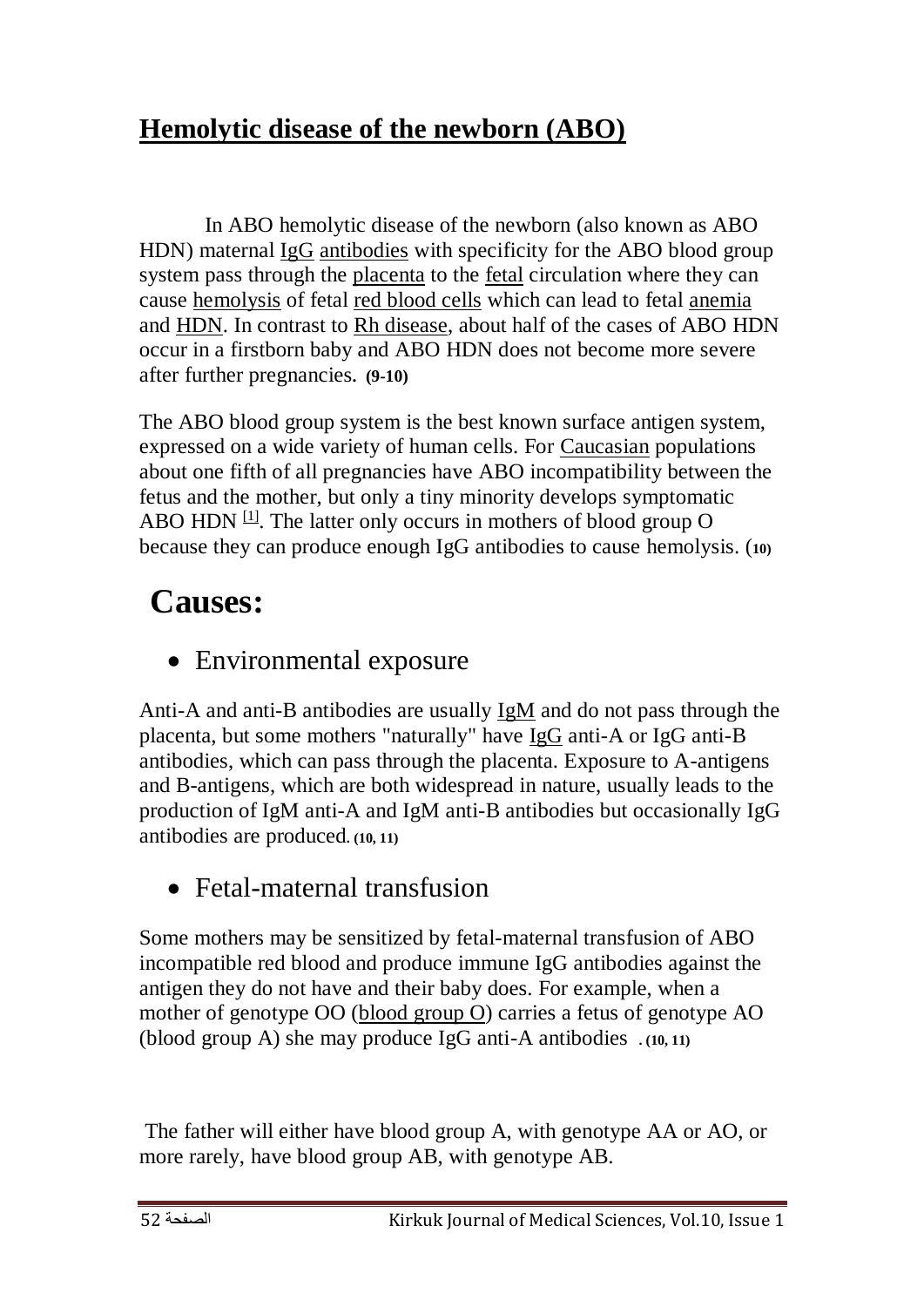### • Blood transfusion

It would be very very rare for ABO sensitization to be caused by therapeutic [blood transfusion](http://en.wikipedia.org/wiki/Blood_transfusion) as a great deal of effort and checking is done to ensure that blood is ABO compatible between the recipient and the donor. **(10, 11)**

#### **Moderating factors**

In about a third of all ABO incompatible pregnancies maternal IgG anti-A or IgG anti-B antibodies pass through the placenta to the fetal circulation leading to a weakly positive [direct Coombs test](http://en.wikipedia.org/wiki/Coombs_test#direct_Coombs) for the neonate's blood. However, ABO HDN is generally mild and short-lived and only occasionally severe because:

IgG anti-A (or IgG anti-B) antibodies that enter the fetal circulation from the mother find A (or B) antigens on many different fetal cell types, leaving fewer antibodies available for binding onto fetal red blood cells.

Fetal [RBC](http://en.wikipedia.org/wiki/Red_blood_cell) surface A and B [antigens](http://en.wikipedia.org/wiki/Antigens) are not fully developed during gestation and so there are a smaller number of antigenic sites on fetal RBCs.

### **Diagnosis**

Routine [antenatal](http://en.wikipedia.org/wiki/Obstetrics) antibody screening blood tests [\(indirect Coombs test\)](http://en.wikipedia.org/wiki/Coombs_test#indirect_Coombs_test) do not screen for ABO HDN. If IgG anti-A or IgG anti-B antibodies are found in the pregnant woman's blood, they are not reported with the test results, because they do not correlate well with ABO HDN. Diagnosis is usually made by investigation of a newborn baby who has developed [jaundice](http://en.wikipedia.org/wiki/Jaundice) during the first day of life.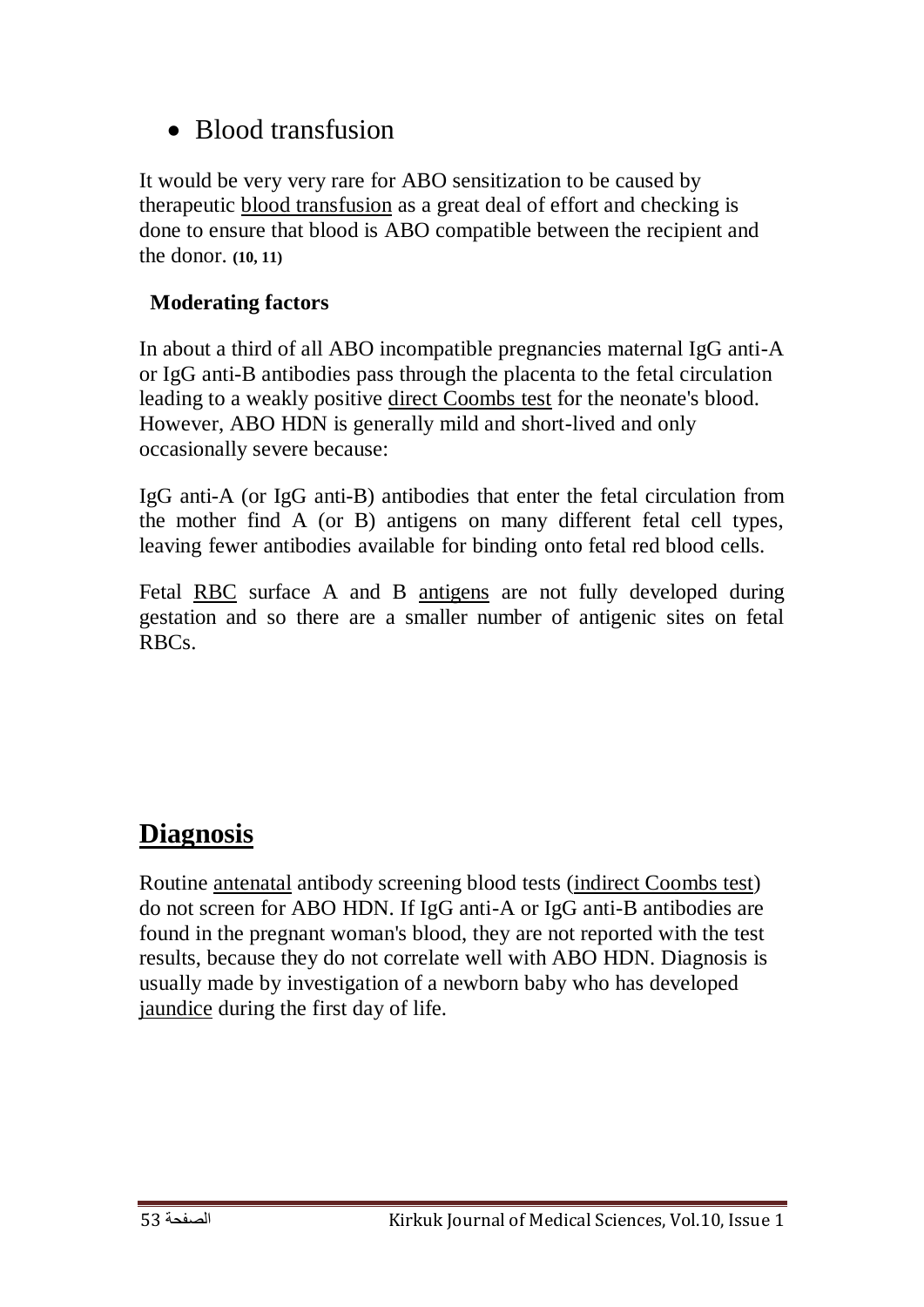# **PATIENTS AND METHODS**

 This is prospective study conducted in Kirkuk pediatric general hospital from 15/5/2008 to 15/7/2008 involving all healthy neonates with jaundice admitted to the hospital or referred for evaluation for their jaundice, the total number of patients is 63.

A predesigned format was made and distributed to all residents in the hospital in order not to miss any patient.

After a thorough history and physical examination 5 cc of blood aspirated and sent for total serum bilirubin and fractionation and blood group of baby and complete blood picture including morphology and retics count and finally direct combs test done by adding 50 micromill human antiglobulin to 50 micromill of patient's serum incubating them at 37 degree centigrade for 24 hours if agglutination found the test conceded to be positive.

In order to confirm the positive results we also used the old standard method by o cell take blood group o and wash it 3 times by normal saline 2-3 drop of o cell+normal saline=red color

Serum of patient +0 cell (khon tube)

 $2.1$ 

 $Or \t4.1$ 

Wait for 45 minute and see agglutination

Then titering

 Blood group of the mother was also tested and recorded in the format. Weight of the patient and his order was also included in the format. Diagnosis was made upon the followings **(12**)

1: elevated serum indirect bilirubin with normal reticulcyte count and negative coombs test is associated with physiological, breast milk jaundice. (**12)**

2: elevated serum indirect bilirubin with increase of retics count is indication of increase hemolysis seen with ABO Rh incompatibility **(12)**

3: elevation of both direct and indirect bilirubin with negative coombs test and normal retics count is indication of pathological process**. (12)**

Statistical analysis was done based on SPSS (PROPABILTY TEST) program from the internet and it was done by specialist in medical statistics.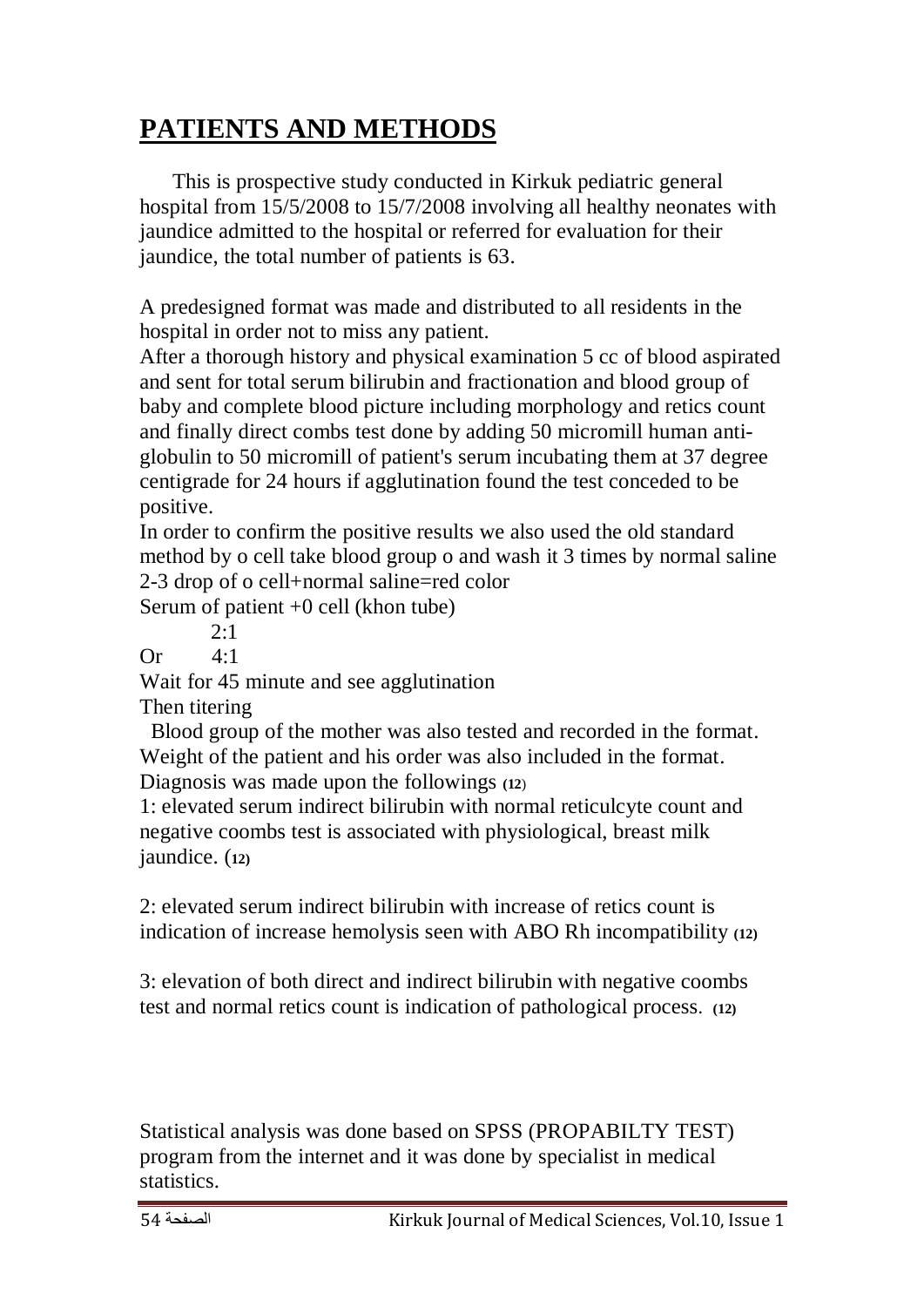# **Results**

 Total number of neonates involved in this prospective study is 63, of these patients 17(26.9%) had physiological jaundice, 5(7.9%) pathological, 14(22.2%) Rh incompatibility, 18(28.5%) got ABO incompatibility, 5(7.95%) haemolysis and those with breast feeding got 4 (6.3%).

**Table (1) Causes of neonatal jaundice**

| Total | <b>Physiological</b> | Pathological | <b>Rh</b> incompatibility | <b>ABO</b>      | <b>Hemolysis</b> | <b>Breast</b> | P value |
|-------|----------------------|--------------|---------------------------|-----------------|------------------|---------------|---------|
| No.   |                      |              |                           | incompatibility |                  | feeding       |         |
| 63    | $33(26.9\%)$         | $3(7.9\%)$   | 4(%)                      | $18(28.5\%)$    | $2(7.9\%)$       | $3(6.3\%)$    | 0.02    |
|       |                      |              |                           |                 |                  |               |         |
|       |                      |              |                           |                 |                  |               |         |

Those with ABO incompatibility account for 28.5 % of total patients (18 patients) sex distribution among these patients was not equal 60- 40%.  $(Table 2).$ 

#### **Table (2) Sex distribution among ABO incompatibility cases**

| <b>Total No.</b> | Male patients | <b>Female patients</b> | P value |
|------------------|---------------|------------------------|---------|
| 18               | $10(60\%)$    | $8(40\%)$              | 0.04    |

Regarding the association between the blood groups of neonates and their mothers the results were significant  $p$  value  $\langle 0.04 \rangle$  when mother blood group was o and the neonates A or B groups table (3).

**Table (3)**

#### **Association between Mother and child blood groups in ABO incompatibility patient**

|                                     |                          | Child blood groups |             |                |
|-------------------------------------|--------------------------|--------------------|-------------|----------------|
| <b>Mother</b>                       |                          | $A + ve$           | $B + ve$    | <b>P</b> value |
| blood<br>groups<br><b>Total No.</b> | $O + ve$<br>$16(88.8\%)$ | $10(62.5\%)$       | $6(37.5\%)$ | 0.02           |
| 18                                  | $A + ve$<br>$2(11.1\%)$  | $0(0\%)$           | $2(100\%)$  | 0.1            |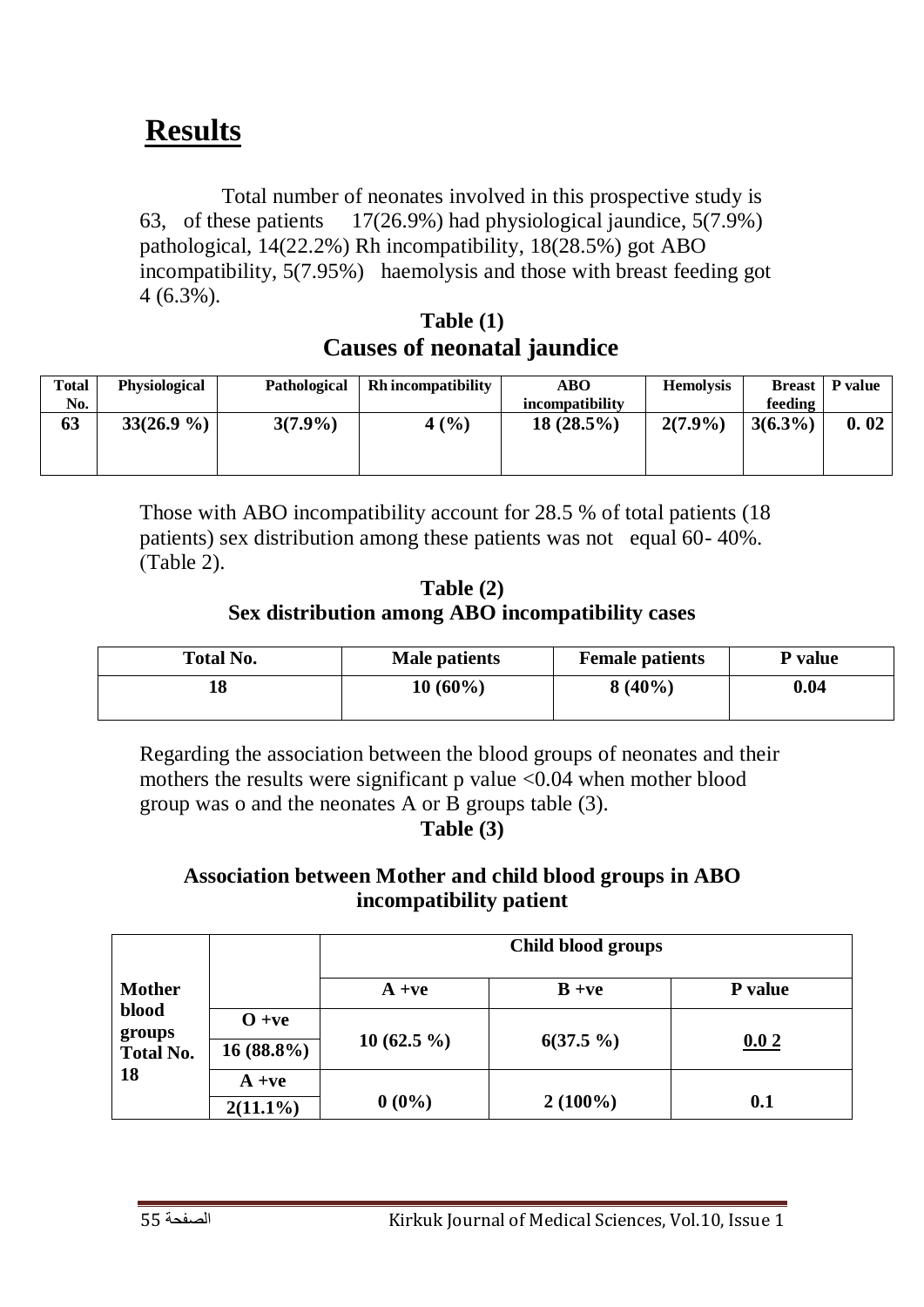Weight is an important determinate in management of neonatal jaundice in our study 2.5 kilograms was the standard weight those above and below 2.5 kg were equally distributed 50-50 % table (4).

#### **Table (4) Association between weight and children born with ABO incompatibility**

| <b>Total No</b> | $Wt < 2.5$ Kg | $Wt > 2.5$ kg | <b>P</b> value |
|-----------------|---------------|---------------|----------------|
| 18              | $12(66.6\%)$  | $6(33.4\%)$   | 0.05           |
|                 |               |               |                |

Another very important determinant of the management is total serum bilirubin level as it is shown in following table (5).

#### **Table (5)**

#### Level of TSB with children born with ABO incompatibility

| <b>Total No.</b> | TSB > 200    | <b>TSB&lt;200</b> | P value |
|------------------|--------------|-------------------|---------|
| 18               | $14(77.7\%)$ | $4(22.2\%)$       | 0.04    |

#### **TSB= total serum billirubin P value < 0.05= significant value P Value > 0.05 = non significant value**

Type of the jaundice

Indirect hyperbilirubinemia was countered in 60 while direct one seen in 3 patents only.

Table (6)

| Number of the patients | Indirect         | Direct             |
|------------------------|------------------|--------------------|
|                        | hyperbiliruinmia | hyperbilirubinemia |
|                        |                  |                    |
|                        |                  |                    |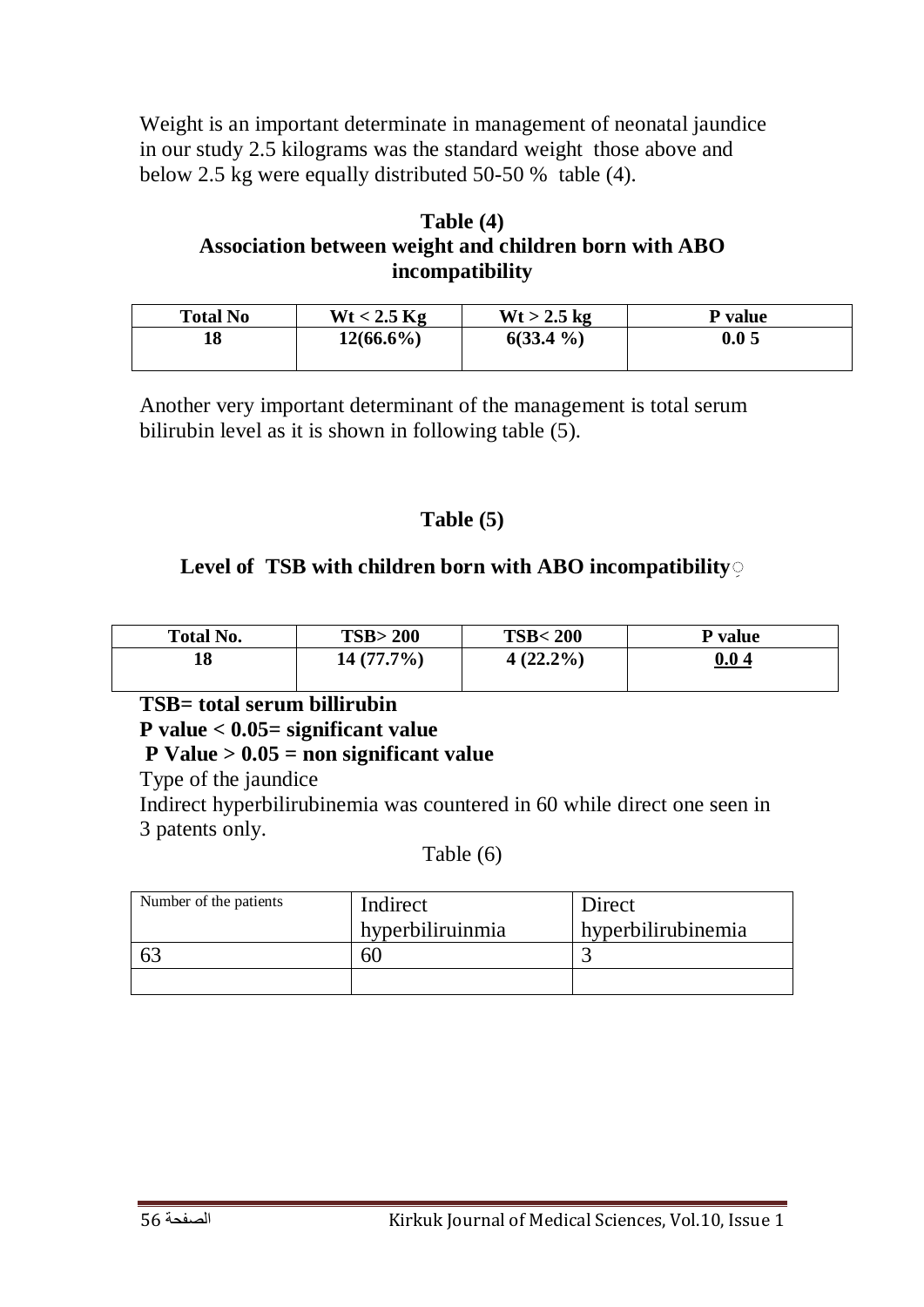### **Discussion**

In this study we are trying to delineate common causes of neonatal jaundice in Kirkuk region mainly concentrating on ABO -incompatibility as a cause of neonatal jaundice in otherwise healthy neonate

Starting with the first table in our study physiological jaundice was the most common cause encountered among patients followed by ABOincompatibility, Rh- incompatibility then breast fed and pathological jaundice (direct hyperbilirubinemia) finally other hemolytic disease as comparing with a local study conducted in medical city in Baghdad (Almansor teaching hospital) in 2001 physiological jaundice was the most common cause of neonatal jaundice **(10-13).**

While the Rh was the second common and ABO-incompatibility is the third one this change in the pattern and reduction of Rh- incompatibility is most probably attributed to the use of anti d antibody in all Rh –ve mothers born +ve babies **( 10,13 ).**

In comparing with other study in India by lalita bahl et al **(13)** still the physiological jaundice and ABO is the second one in order and breast milk and other hemolytic disease is third one and Rh- incompatibility is fourth one . The two results were not statistically different.

Michael Srgo et al … in their study conducted in Canada searching for major causes of severe hyper bilirubinmia they found that the cause was ABO– incompatibility followed by G6PD deficiency which supports our opinion about importance of this subject in neonatology**. (1, 13).**

 Regarding association of sex with development of neonatal jaundice Male patient with a bit higher level 60% in our study which in comparison with local study **(10) was** done in Baghdad,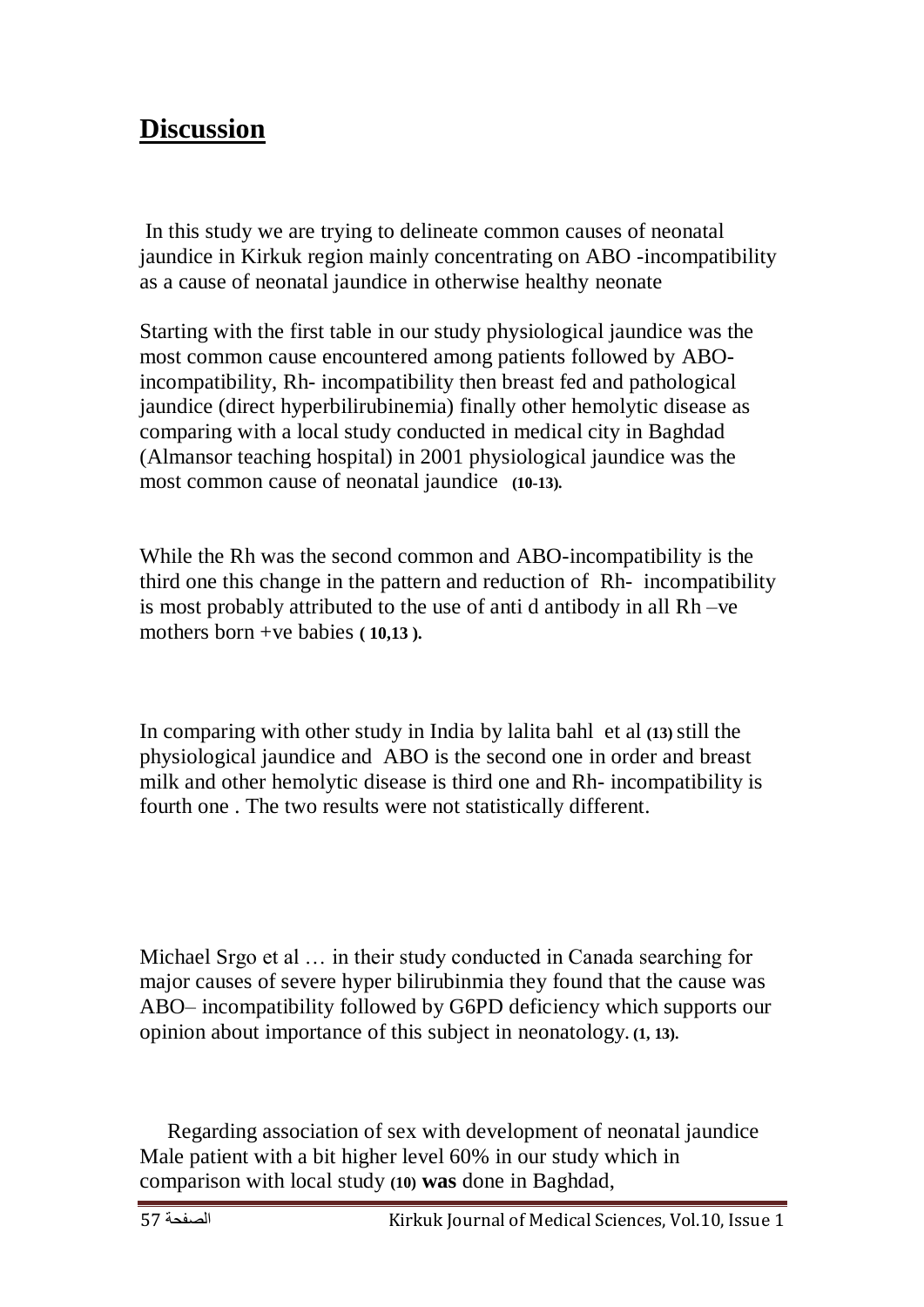male patients were Just the same 59% also another study in Canada **(1)** more afflicted by this disease process the most likely explanation of this phenomenon is:

 Male disadvantage theory (Y chromosome effect) Higher metabolic rates in male patients may be another contributing factor. This theory is enforced by the fact that XY blastocysts and embryos grow at an accelerated rate when compared with XX chromosome bearers an inverse relationship between lifespan and metabolic rate has been established and may reflect significant differences in associated physiological mechanisms**. (14)**

 Regarding the incidence of associated blood groups we found that babies with blood group A are most predominate than those with group B and the difference was statistically significant this can be explained on the basis that that blood group A are more common than blood group B **(14,15)**

 In this study we found a small group of patient s whose mother were group A their blood group was B since maternal antibody may be formed against b cells if the mother is type A or against A cell if the mother is of type B (16).

 Body weight was always considered to be one of major determinant of the therapy of neonatal jaundice since those who are underweight or premature patients are more prone to complication of neonatal jaundice hence they need a quicker intervention than those with normal body weight **(17** )

 Most LBW infants develop clinically significant hyperbilirubinemia (jaundice) requiring treatment **(17).**

Hyperbilirubinemia develops as a result of increased red blood cell turnover and destruction in the context of an immature liver that has physiologically impaired conjugation and elimination of bilirubin **(17, 18)**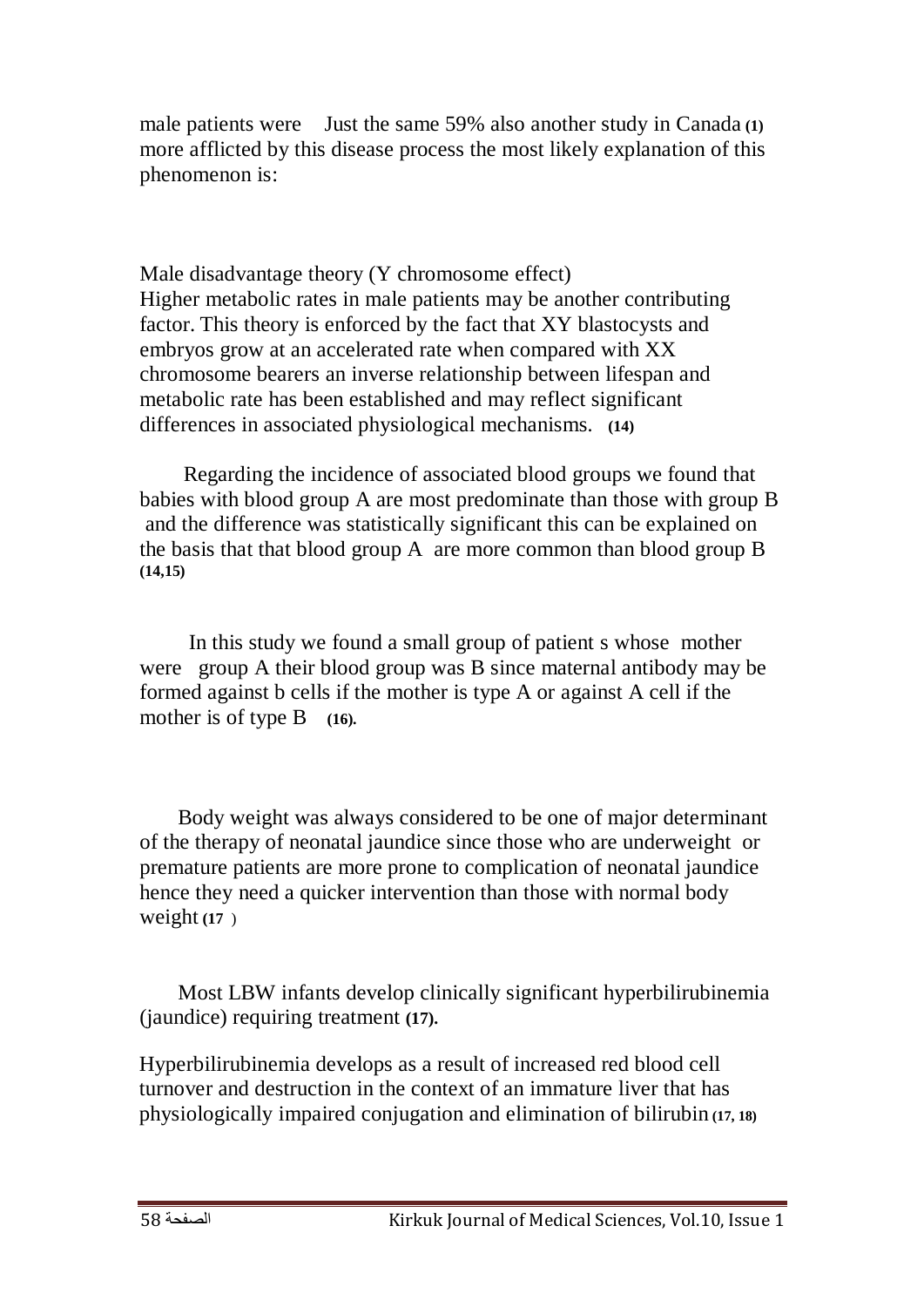In addition, most preterm infants have reduced bowel motility due to inadequate oral intake, which delays elimination of bilirubin-containing meconium, coupled with increased enterohepatic circulation of conjugated bilirubin that enters the intestinal tract. **(17, 18)**

 These complications of prematurity, in addition to typical conditions that cause jaundice (e.g., ABO incompatibility, Rh disease, sepsis, inherited diseases), is thought to place these infants at higher risk for kernicterus at levels of bilirubin far below those in more mature infants, although specific serum bilirubin levels that are safe versus toxic have never been elucidated **(18,19 )**

 Coming into most important determinant of therapy in patients with jaundice due to ABO incompatibility which is the level of total serum bilirubin **( 19,20** ) and its fractionation in our results we found that level of TSB is more than 200 moles/liter in our patients was much higher than those with below 200mmole /liter indicating that ABO – incompatibility is one of major causes of sever jaundice in a study conducted in India**(13)** the TSB level in ABO- incompatibility was more than in any cause of jaundice**(18),** and in the study it signify ABO- incompatibity as a major cause significant jaundice .**(21-25)**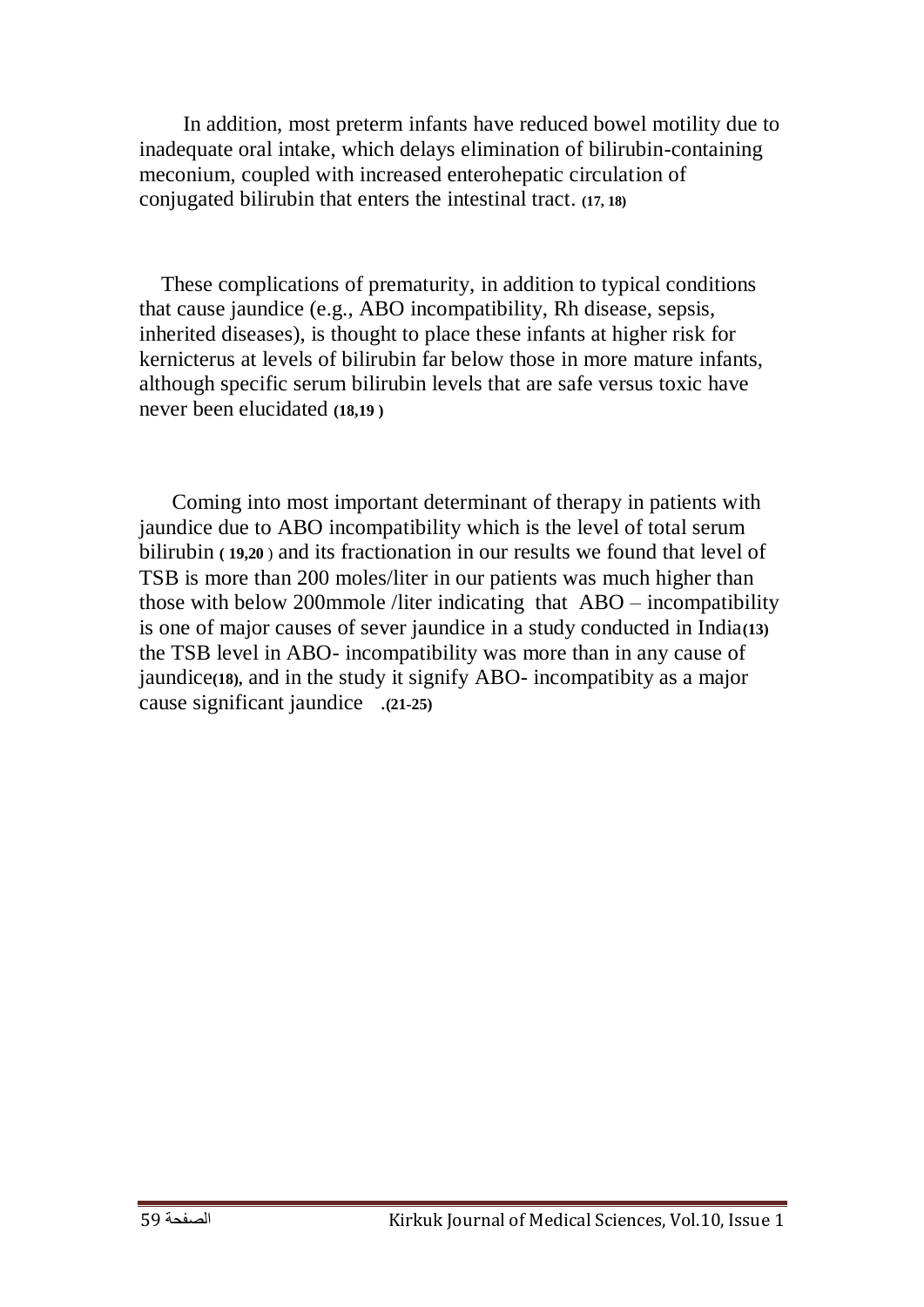### **CONCLUSIONS :**

With regarding total jaundice patients, ABO-incompatibility is a major cause of morbidity in Kirkuk region

It should be suspected in every baby with blood group **A** or **B** with blood group o mothers since these children are more risk for hyperbilirubinemia requiring treatment.

### **RECOMINDATIONS:**

Newborn with blood group A are to kept in consideration being the most vulnerable to develop ABO- incompatibility.

Blood grouping to be done in all patients and mothers referred to the hospital for neonatal jaundice management.

The study is self-funded There is no conflict of interest between the authors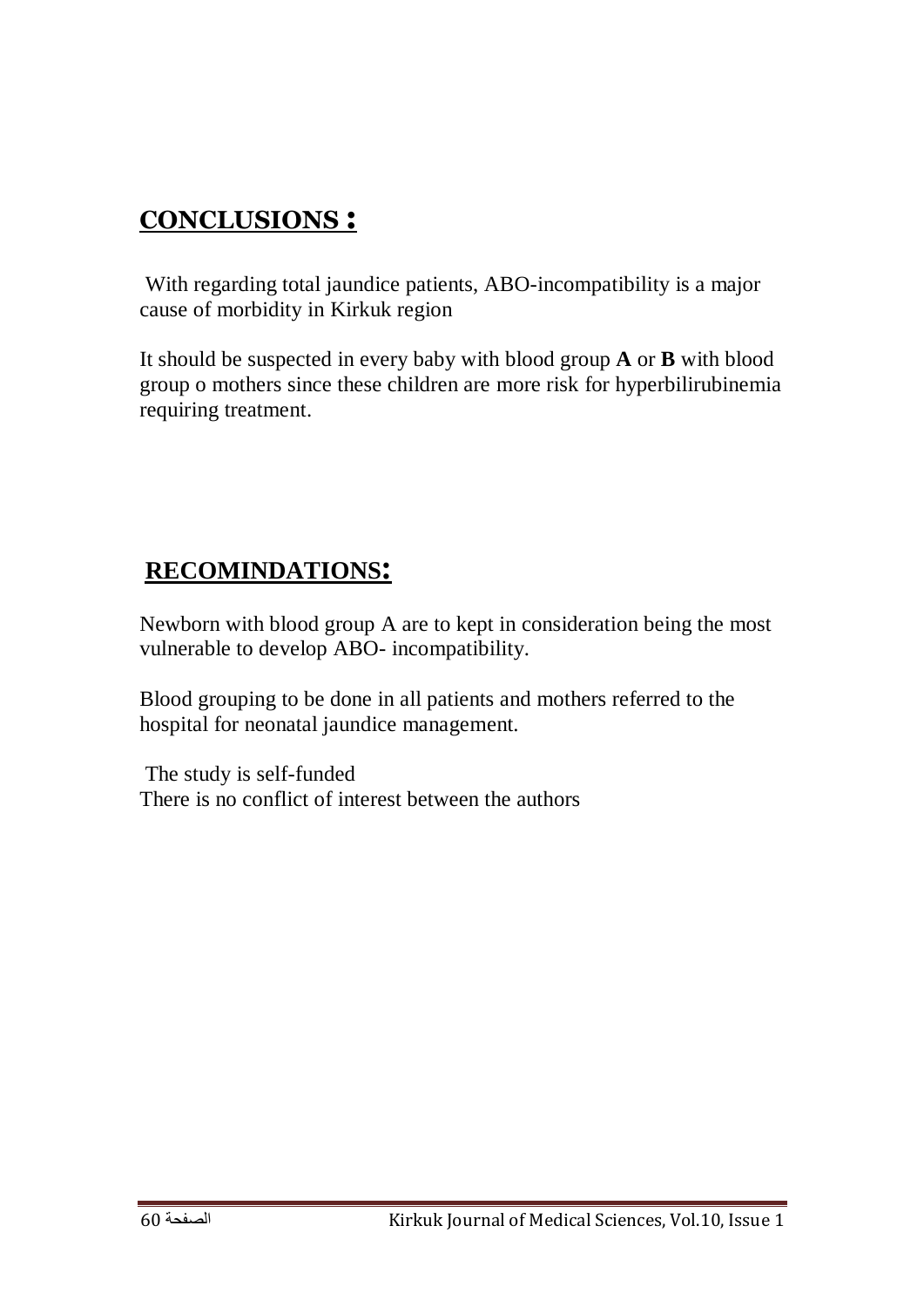## **References:**

1- Sgro M, Campbell D, Shah V. Incidence and causes of severe neonatal hyperbilirubinemia in Canada**.** *CMAJ* 2006; 175(6):587-90

2- Ip S, Chung M, Kulig J, et al. An evidence-based review of important issues concerning neonatal hyperbilirubinemia. *Pediatrics* 2004; 114:e130-53.

3- Fok TF, Lau SP, Hui CWo Neonatal jaundice: Its prevalence in Chinese babies and associating factors. Aust Pediatrics J 1986; 22: 215- 219.

4- Chen J, Ling U. Prediction for the development of hyperbihirubinmea in ABO incompatibility .Pakistanian medical journal of pediatrics 1994 Jan; 53(1):13-

5- Kliegman R M .jaundice and hyperbilirubinmia in newborn and hemolytic disease in: nelson textbook of pediatric .18<sup>th</sup> ed. Philadelphia B Sanders co.:2008; 513-525

6-ALister JS, bilirubin metabolism and jaundice in practical guide  $1<sup>st</sup>$  ed. W B. Saunders, 1996; 134- 149

7- Mao Jean M D, Jaundice and hemolytic disease of the newborn infants, neonatal division, department of pediatrics, Article in internet.2005

8- Komar M,Szymborski J,Seleboda A.RH and ABO incompatibity in newborn .wiad lek.1993sep;46(17-18):644-50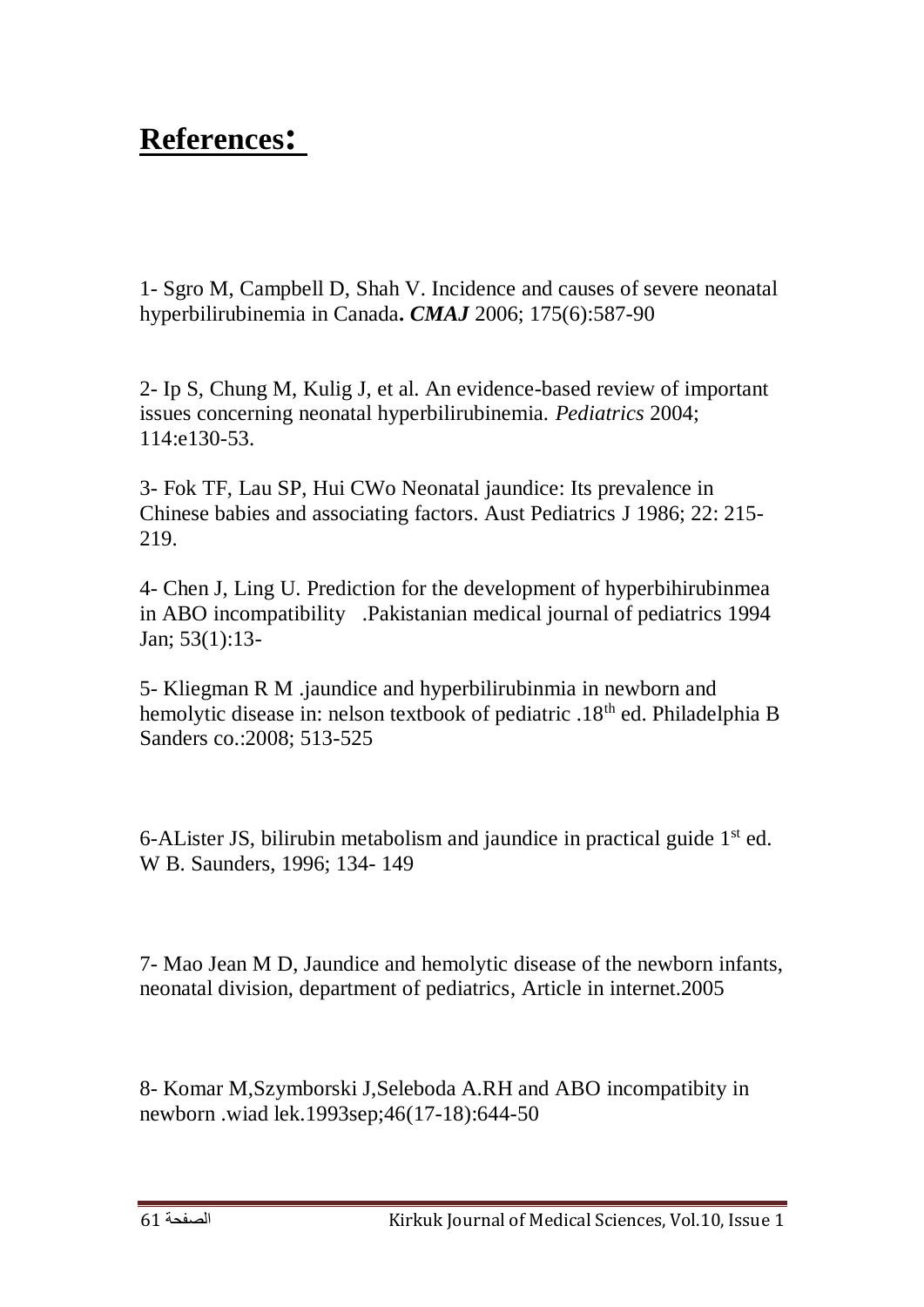9- Camilla R, Martin and john P, neonatal hyperbilirubinemia in Manual of neonatal care  $5<sup>th</sup>$  ed. Lippincott Williams and Wilkins, Philadelphia 2004; 185-220

10- Carmoklly H. Elshujeery T A, Causes and management of neonatal hyperbiliryubinemia a (thesis) submitted to scientific council of pediatrics in partial fulfillment for the degree of fellowship of Iraqi commission for medical specialization in pediatrics, 2000

11- Kaini NR,Chandhary D,Adhikary V. Overview of casces and prevalence of jaundice in neonatal intensive care unit. Nepal Med Coll J.2006jun; 8(2):133-5

 12 .American Academy of Pediatrics. Provisional Committee for Quality Improvement and Subcommittee on Hyperbilirubinemia. Practice parameter: management of hyperbilirubinemia in the healthy term newborn. *Pediatrics* 1994; 94:558-62.

13-lalita, bahr, rakesh sharm, etiology of neonatal jaundice at shimla,j trop pediatric 1995; 6(2)

14- Jennifer A, Tioseed M. D., Hary a M.D., does gender affects neonatal hyperbilirubinmia, Lippincott, Williams and Wilkins, 2005; 171-174

15- Ozolek J, Watchko J, Mimouni F. Prevalence and lack of clinical significance of blood group incompatibility in mothers with blood type A or B. *J Pediatric***s** 1994;125

16- Bel comos,Ribera crusafont A,Natalpujol A. Value of the coombs test in ABO incompatibility. An Esp. pediatr.1991 Oct; 35(4):248-50

17- K N Siva Subramanian, M D, low birth weight infant, Pediatrics, 2003; Sep 25<sup>th</sup> 83-85..

18- Khuram arif , Zulficar Ahmed bhutta.risk factors and spectrum of neonatal jaundice in birth cohertin Karachi ,March ,manuscript received in march 26 1998